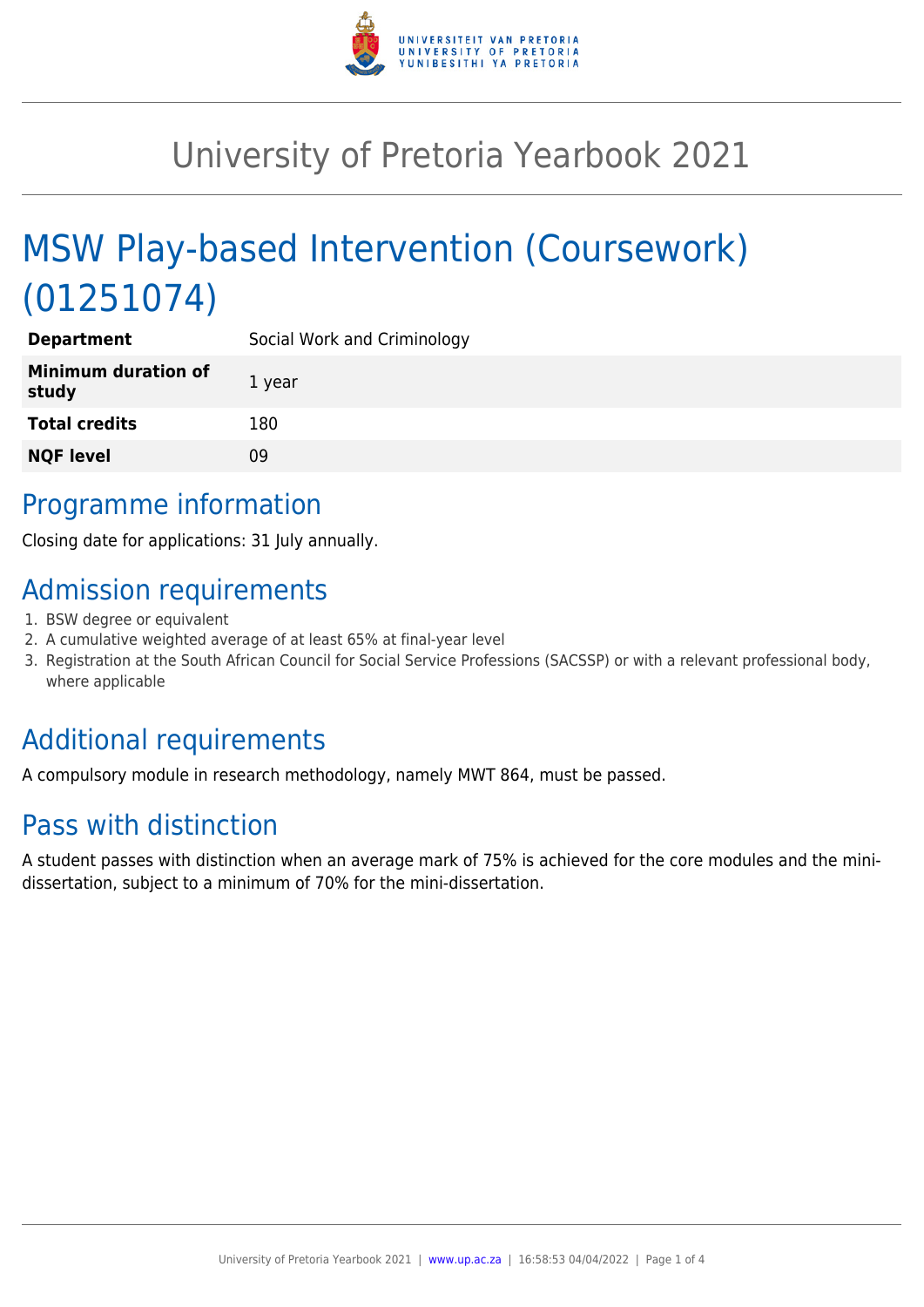

### Curriculum: Final year

#### **Minimum credits: 180**

MWT 864 is a non-credit-bearing module and must be attended satisfactorily as prerequisite for MWT 895.

### **Core modules**

#### **Play therapy with the child 861 (MWT 861)**

| <b>Module credits</b>         | 25.00                          |
|-------------------------------|--------------------------------|
| <b>NQF Level</b>              | 09                             |
| <b>Prerequisites</b>          | Departmental selection.        |
| <b>Contact time</b>           | 8 lectures per day for 5 days  |
| <b>Language of tuition</b>    | Module is presented in English |
| <b>Department</b>             | Social Work and Criminology    |
| <b>Period of presentation</b> | Semester 1                     |
| <b>Module content</b>         |                                |
|                               |                                |

\*Departmental selection

Play therapy with the child

Developmental social work and child welfare; approaches; child development theories; the multi-disciplinary team; the Gestalt play therapy process; therapeutic relationship with the child; sensory awareness and contact; enhancing the sense of self; utilisation of projection; play techniques: drawing.

#### **The child in the family 862 (MWT 862)**

| <b>Module credits</b>         | 25.00                                                                |
|-------------------------------|----------------------------------------------------------------------|
| <b>NQF Level</b>              | 09                                                                   |
| <b>Prerequisites</b>          | MWT 861 and Departmental selection (MSW programmes and MSocSci(EAP)) |
| <b>Contact time</b>           | 8 lectures per day for 5 days, 8 practicals per week                 |
| <b>Language of tuition</b>    | Module is presented in English                                       |
| <b>Department</b>             | Social Work and Criminology                                          |
| <b>Period of presentation</b> | Semester 2                                                           |

#### **Module content**

\*Closed - requires departmental selection

The child in the family

Play techniques: clay and sand tray work; the child in context of the family; assessment in different contexts (eg therapeutic, forensic, safety and risk); trauma and loss; play-based family intervention.

#### **The child in the community 863 (MWT 863)**

**Module credits** 25.00

| <b>Module credits</b> |  |
|-----------------------|--|
|-----------------------|--|

University of Pretoria Yearbook 2021 | [www.up.ac.za](https://www.up.ac.za/yearbooks/home) | 16:58:53 04/04/2022 | Page 2 of 4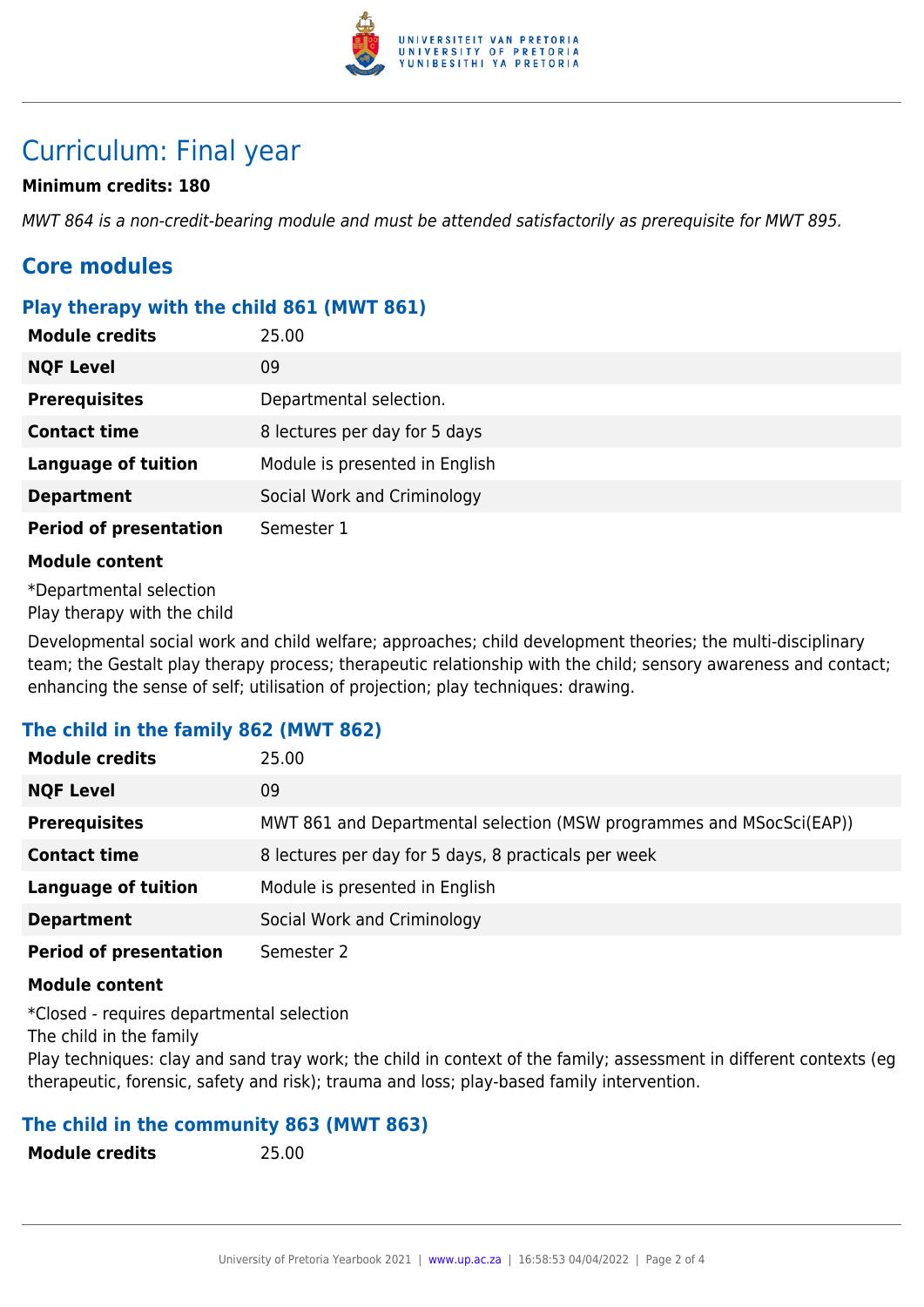

| <b>NQF Level</b>              | 09                                        |
|-------------------------------|-------------------------------------------|
| <b>Prerequisites</b>          | Departmental selection, MWT 861, MWT 862. |
| <b>Contact time</b>           | 8 lectures per day for 5 days             |
| <b>Language of tuition</b>    | Module is presented in English            |
| <b>Department</b>             | Social Work and Criminology               |
| <b>Period of presentation</b> | Semester 2                                |
|                               |                                           |

#### **Module content**

\*Closed - requires departmental selection The child in the community

The effect of adverse conditions; play techniques; biblio play; drama and sociodrama; puppets and music; prevention, early intervention and early childhood development; resilience in individuals, families and communities.

#### **Research methodology 864 (MWT 864)**

| <b>Module credits</b>         | 0.00                           |
|-------------------------------|--------------------------------|
| <b>NQF Level</b>              | 09                             |
| <b>Prerequisites</b>          | Departmental selection.        |
| <b>Contact time</b>           | 8 lectures per day for 5 days  |
| <b>Language of tuition</b>    | Module is presented in English |
| <b>Department</b>             | Social Work and Criminology    |
| <b>Period of presentation</b> | Semester 1                     |

#### **Module content**

\*Departmental selection

Research ethics, research approaches, types of research, research designs and research process as applicable to social work.

#### **Play therapy: Practical 869 (MWT 869)**

| <b>Module credits</b>         | 15.00                                                                                  |
|-------------------------------|----------------------------------------------------------------------------------------|
| <b>NQF Level</b>              | 09                                                                                     |
| <b>Prerequisites</b>          | MWT 869 runs concurrently with MWT 861, MWT 862 and MWT 863;<br>Departmental selection |
| <b>Contact time</b>           | Total of 150 hours of practical training                                               |
| <b>Language of tuition</b>    | Module is presented in English                                                         |
| <b>Department</b>             | Social Work and Criminology                                                            |
| <b>Period of presentation</b> | Year                                                                                   |